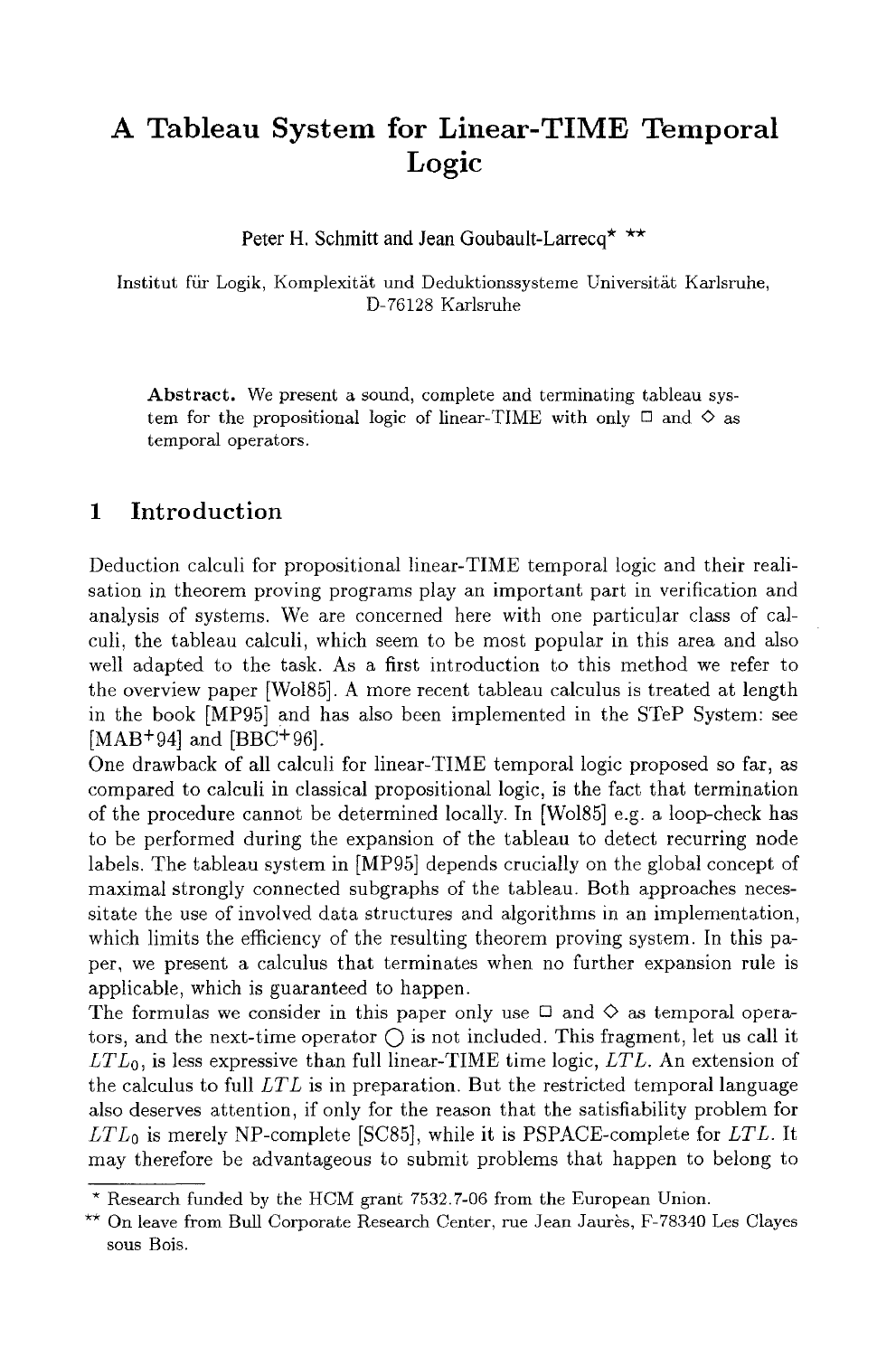the fragment *LTLo* to a special proof procedure, rather than to feed them into a prover that treats all of *LTL.* 

Another approach to tableau calculi for linear-TIME temporal logic was taken in [HI94]. In this paper the logical calculus is augmented by introducing integer constraints, and the use of algorithms from integer programming is suggested. The present paper has profited from this work, in that we use similar signed formulas (sometimes also called labelled formulas) in our calculus.

## 2 Linear-TIME Temporal Logic

The formulas of the linear-TIME temporal logic *LTLo,* which we shall denote by capital letters in the range  $F, G, H, \ldots$ , are built from propositional variables A,  $B, C, \ldots$  by the following grammar:

$$
F ::= A | \neg F | F \land F | F \lor F | \Box F | \Diamond F
$$

 $F \rightarrow G$  is taken to be an abbreviation for  $\neg F \lor G$ , and  $F \leftrightarrow G$  for  $(F \rightarrow G) \land (G \rightarrow F)$ .

We call *literal* L any formula of the form A or  $\neg A$ , where A is a variable.

The semantics is as follows. A *structure S* is a pair  $(s, \xi)$  where  $s = (s_0, s_1, \ldots)$ is an  $\omega$ -sequence of states in which all the states are distinct and  $\xi$  is a valuation mapping each  $s_i$ ,  $i \in \mathbb{N}$ , to some set of propositional variables (the variables that are true in state  $s_i$ ). We may identify states with natural integers. An *interpretation*  $(S, i)$  is a pair of a structure S and a state i. Then, we say that a formula F holds under  $(S, i)$ , and we write  $S, i \models F$ , in the following cases:

$$
- S, i \models A \text{ iff } A \in \xi(s_i);
$$
  
\n
$$
- S, i \models \neg F \text{ iff } S, i \not\models F;
$$
  
\n
$$
- S, i \models F \land G \text{ iff } S, i \models F \text{ and } S, i \models G.
$$
  
\n
$$
- S, i \models F \lor G \text{ iff } S, i \models F \text{ or } S, i \models G;
$$
  
\n
$$
- S, i \models \Box F \text{ iff for every } j \geq i, S, j \models F
$$
  
\n
$$
- S, i \models \Diamond F \text{ iff for some } j \geq i, S, j \models F
$$

A formula is said to be *valid in a structure S*, denoted by  $S \models F$ , if  $S, i \models F$ holds for all i. A formula is *valid* if it valid in every structure.

The tableau calculus to be described will operate not just on formulas but will also exploit "semantic" information in the form of signed clauses and constraints. As a preparation we introduce the notion of time points. We shall make use of an infinite vocabulary  $T_c$  of *time constants*  $c_0, c_1, \ldots$ , which are simply fresh names. *Time points s, t, ...* are defined as pairs  $(c, n)$ , where c is a time constant and  $n \in \mathbb{Z}$ . We define  $(c, n) + m$  as  $(c, n + m)$  for any  $m \in \mathbb{Z}$ , and similarly  $(c, n) - m = (c, n - m)$ . We abbreviate  $(c, 0)$  as  $c, (c, n)$  as  $c + n$  and  $(c, -n)$  as  $c - n$ . The set of all time points will be denoted by T. Intuitively, time constants and time points denote states in a structure.

*Intervals I* are expressions of the form  $[s, t]$  or  $[s, +\infty[,$  where s and t are time points. Intuitively,  $[s, t]$  denotes the set of all states between s and t inclusively, and  $[s, +\infty]$  the set of all states at or above s. Note that  $[s, t]$  denotes the empty set of states whenever  $s \ge t + 1$ . We abbreviate [s, s] as [s].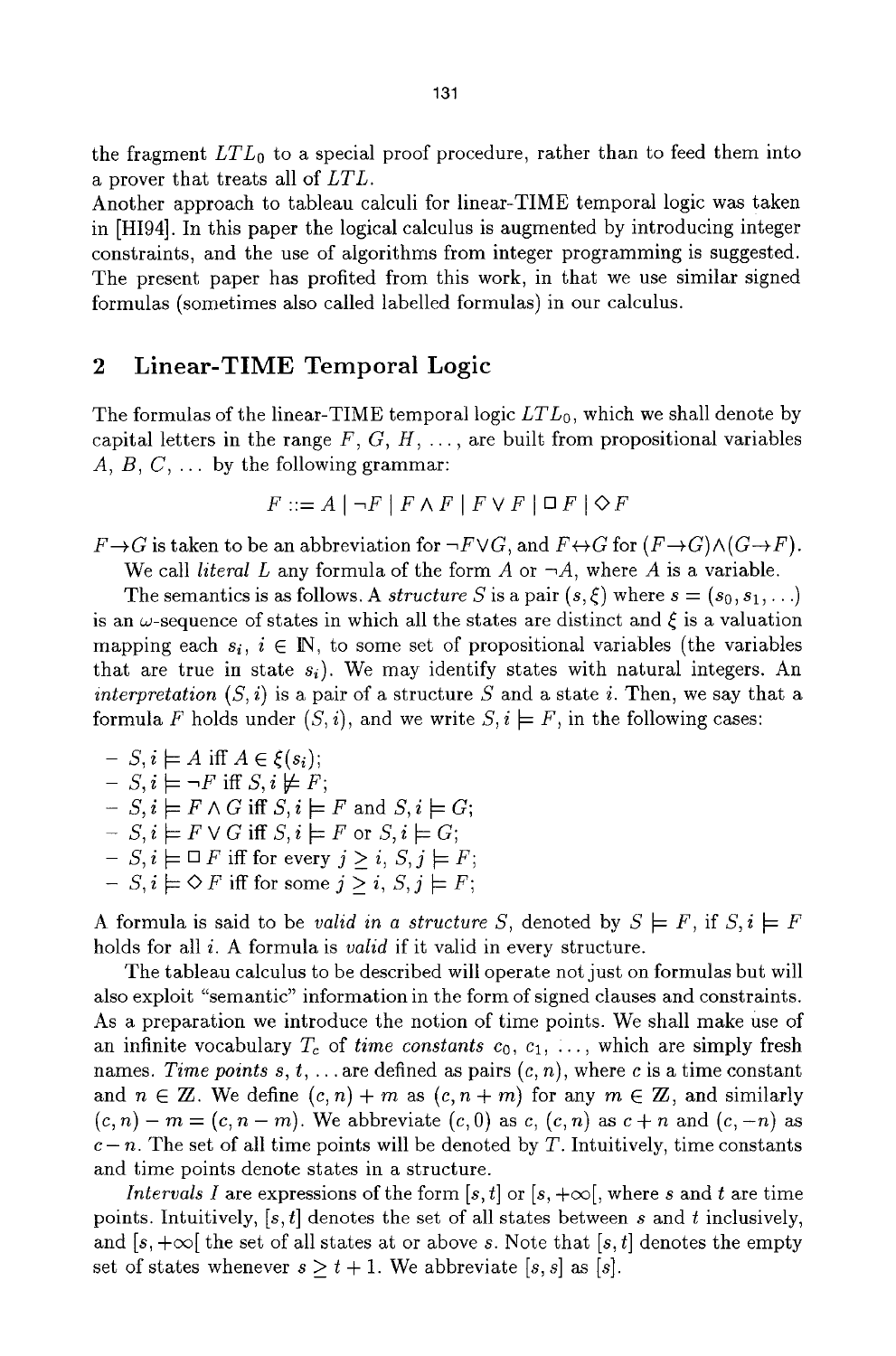*A clause* is a multiset C of formulas. Notice that this generalizes the usual definition of a clause. A *signed clause* is either I C or  $|\infty|$  C, where C is a clause and I is an interval. We will use capital Greek letters like  $\Phi, \Psi$  for signed clauses and small Greek letters like  $\sigma$  to denote intervals or the symbol  $|\infty|$ . An exception is  $\varepsilon$  which will denote the empty clause. To explain the semantics of signed clauses we consider *time assignments*  $\tau$ . These are mappings from  $T_c$  into **N** satisfying  $\tau(c_0) = 0$ . Extend  $\tau$  to a mapping  $T \to \mathbb{Z}$  by letting  $\tau(c+n) = \tau(c) + n$ . Given a structure S and a time assignment  $\tau$ , we define:

- $-S, \tau \models [s, t]C$  iff for every i satisfying  $\tau(s) \leq i \leq \tau(t)$  there is some formula F in C such that  $S, i \models F$ ,
- $-S, \tau \models [s, +\infty]C$  iff for every i satisfying  $\tau(s) \leq i$  there is some formula F in C such that  $S, i \models F$ ,
- $-S, \tau \models |\infty| C$  iff for infinitely many i,  $S, i \models F$  for every formula F in C.

Notice the asymmetry: a clause with prefixed interval is treated as a logical disjunction, while for  $|\infty| C$  the multiset C is considered as a logical conjunction.

Expressions of the form  $s < t$ , with s and t time points are called *constraints*. *A constraint set K* is any finite set of constraints. We say that a time assignment  $\tau$  satisfies a constraint  $s \leq t$ , denoted by  $\tau \models s \leq t$ , if and only if  $\tau(s) \leq \tau(t)$ ; and  $\tau$  satisfies a constraint set K if and only if it satisfies all the constraints in K. K is *satisfiable* if it is satisfied by some time assignment.

### 3 A Tableau System

*A tableau*  $\mathcal T$  is a set of branches, where a branch  $(B, K)$  is a pair formed of a set B of signed clauses and a constraint set K. To prove that a formula F is valid, we set up the initial tableau  $\mathcal{T}_0$ , consisting of a single branch  $(B_0, K_0)$ , where  $B_0 = \{ [c_0] \neg F \}$ , and  $K_0$  is empty. The tableau procedure proceeds by applying two different kinds of steps~ *expansions steps* and *closures.* An expansion step on a tableau  $\mathcal T$  is performed by choosing a branch  $(B, K)$  in  $\mathcal T$  and an unused signed clause  $\Phi$  in B, and by applying the matching logical *tableau rule* as given in Figures 1, 2, and 3. Application of a tableau rule consists in marking the premise clause as used and in extending the branch  $(B, K)$  by adding the signed clauses and constraints in the conclusion of the tableau rule to B and K respectively. If the conclusions of a rule consists of two or three alternatives, which is denoted in the figures by a vertical bar, then  $(B, K)$  is split in two resp. three extensions. In each rule, u denotes a fresh time constant, that is, one that does not appear already on the branch. Also C, F abbreviates the clause  $C \cup \{F\}$  throughout.

Observe that the logical rules on open intervals are mostly the same as those on closed intervals (the conditions  $u \leq t$  are dropped in  $\diamond$  and  $\neg \Box$  rules, and an  $|\infty|$  case is added).

A signed clause  $\sigma C$  is *atomic* whenever C consists of literals only. A branch  $(B, K)$  is atomic when all its unused signed clauses are atomic. It is obviously not possible to apply an extension step to an atomic branch.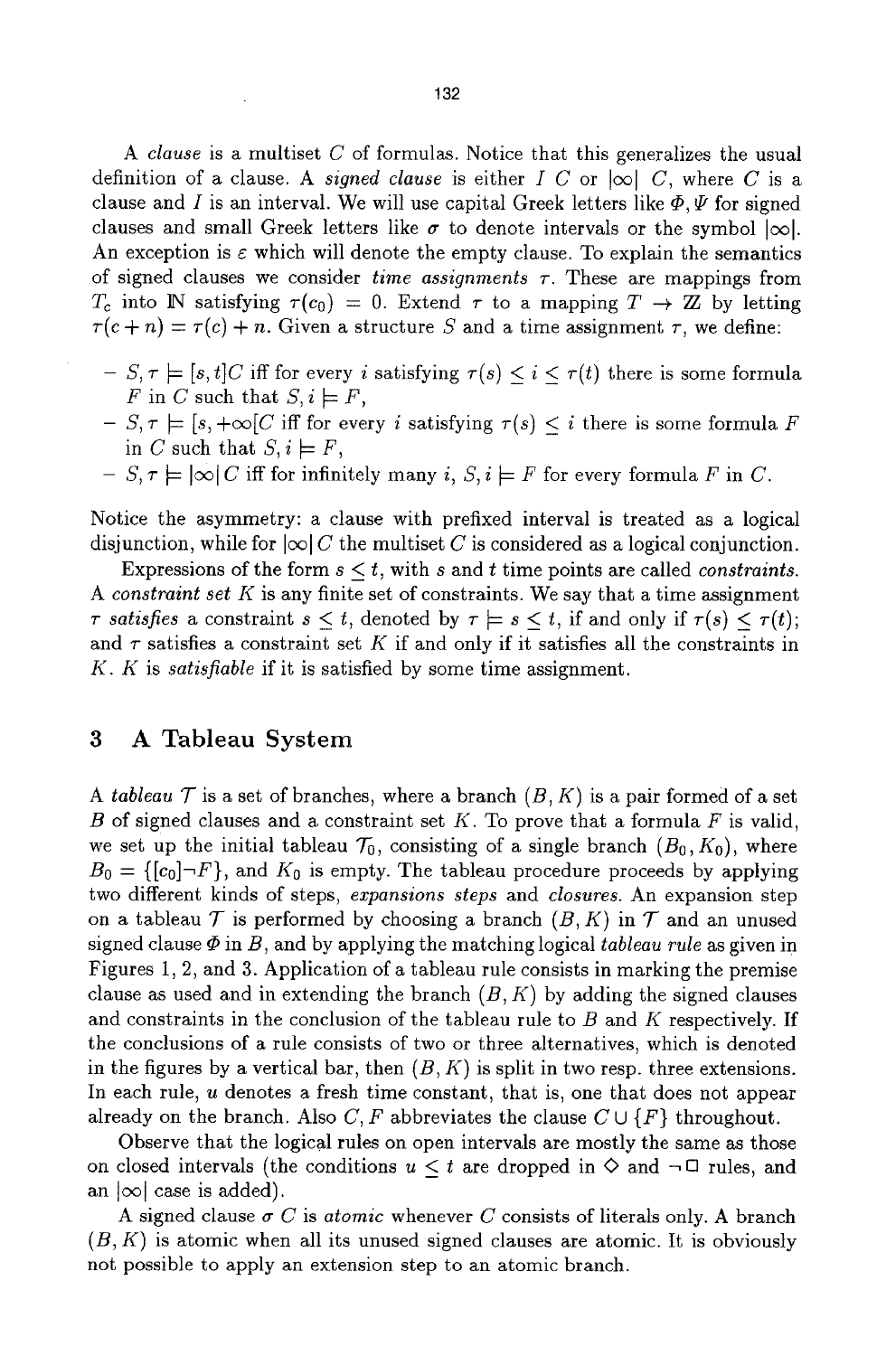Extending the initial tableau  $({c_0} - F, \emptyset)$  may be viewed as a systematic search for a counter-model of  $F$ . Each branch may then be looked at as a partial counter-model. It will be shown below that if a tableau is reached with all its branches unsatisfiable, then  $[c_0] \rightarrow F$  is also unsatisfiable and thus F is valid.

A branch (B, K) is *satisfiable* if there is a structure S and a time assignment  $\tau$  such that  $S, \tau \models C$  for each signed clause C in B and  $\tau(s) < \tau(t)$  for all constraints  $s < t$  in K.

Detecting the unsatisfiability of a branch is the objective of the closure steps. We postpone the details of closing branches until Section 5. For now, we just assume that there is a procedure *closing* that after a finite number of steps marks an atomic branch as closed iff it is unsatisfiable.

| $[s, t]C, F \wedge G$<br>[s,t]C, F<br>[s,t]C,G                                                   | $ s,t C, \Box F$                                                                                                                                   | $ s,t C, \Diamond F$                                                                                                                                     |
|--------------------------------------------------------------------------------------------------|----------------------------------------------------------------------------------------------------------------------------------------------------|----------------------------------------------------------------------------------------------------------------------------------------------------------|
| $[s, t]C, F \vee G$<br>[s, t]C, F, G<br>$[s, t]C, \neg (F \wedge G)$                             | $\begin{array}{c c c} \hline [s,t]C & [s,u-1]C \\ \hline & [u,+\infty[F] \\ s\leq u\leq t \\ u\text{ fresh} \end{array}$                           | $\begin{array}{c c} \hline [s,t]C & [u]F \\ \hline & [u+1,t]C \\ & s \le u \\ \hline \end{array}$<br>$u$ fresh                                           |
| $[s, t]C, \neg F, \neg G$<br>$[s,t]C, \neg (F \vee G)$<br>$[s, t]C, \neg F$<br>$[s, t]C, \neg G$ | $ s,t C, \neg \,\Box\, F$<br>$\begin{array}{c c c} \hline [s,t]C & [u] \neg F \\ \hline & [u+1,t]C \\ & s \leq u \\ & u \text{ fresh} \end{array}$ | $ s,t C, \neg \, \Diamond \, F$<br>$\begin{array}{c c} \hline [s,t]C & [s,u-1]C \\ \hline [u,+\infty[\neg F] & s \leq u \leq t \end{array}$<br>$u$ fresh |
| $[s,t]C, \neg\neg F$<br>[s,t]C, F                                                                |                                                                                                                                                    |                                                                                                                                                          |

Fig. 1. Logical rules, closed intervals

### **4 Tableau Expansion**

Let  $T_1 \subseteq T_2$  be subsets of the set of all time constants  $T_c$  and  $\tau$  a time assignment  $T_1 \rightarrow \mathbb{N}$ . We say that a time assignment  $\tau_2$  *extends*  $\tau$  to  $T_2$  if  $\tau_2$  agrees with  $\tau$ on  $T_1$ .

The basic step in proving soundness and completeness of the expansion steps is the following Theorem.

Theorem 1 *For every rule in Figures 1, 2, and 3, for every structure S, for every time assignment*  $\tau$  *on a set*  $T$  *containing all time constants occurring in the premise*  $\Phi$  *of the rule, S,*  $\tau \models \Phi$  *if and only if there is a conclusion of the rule* and a time assignment  $\tau'$  extending  $\tau$  such that (1)  $\tau'$  satisfies the constraints *of the conclusion and (2)*  $S, \tau' \models \Phi'$  for every signed clause  $\Phi'$  in the conclusion.

Proof: Figure 1: this is obvious for the rules not involving the modal connectives. Consider the rule with premise  $[s, t]C \subseteq F$ . Then  $S, \tau \models [s, t]C \subseteq F$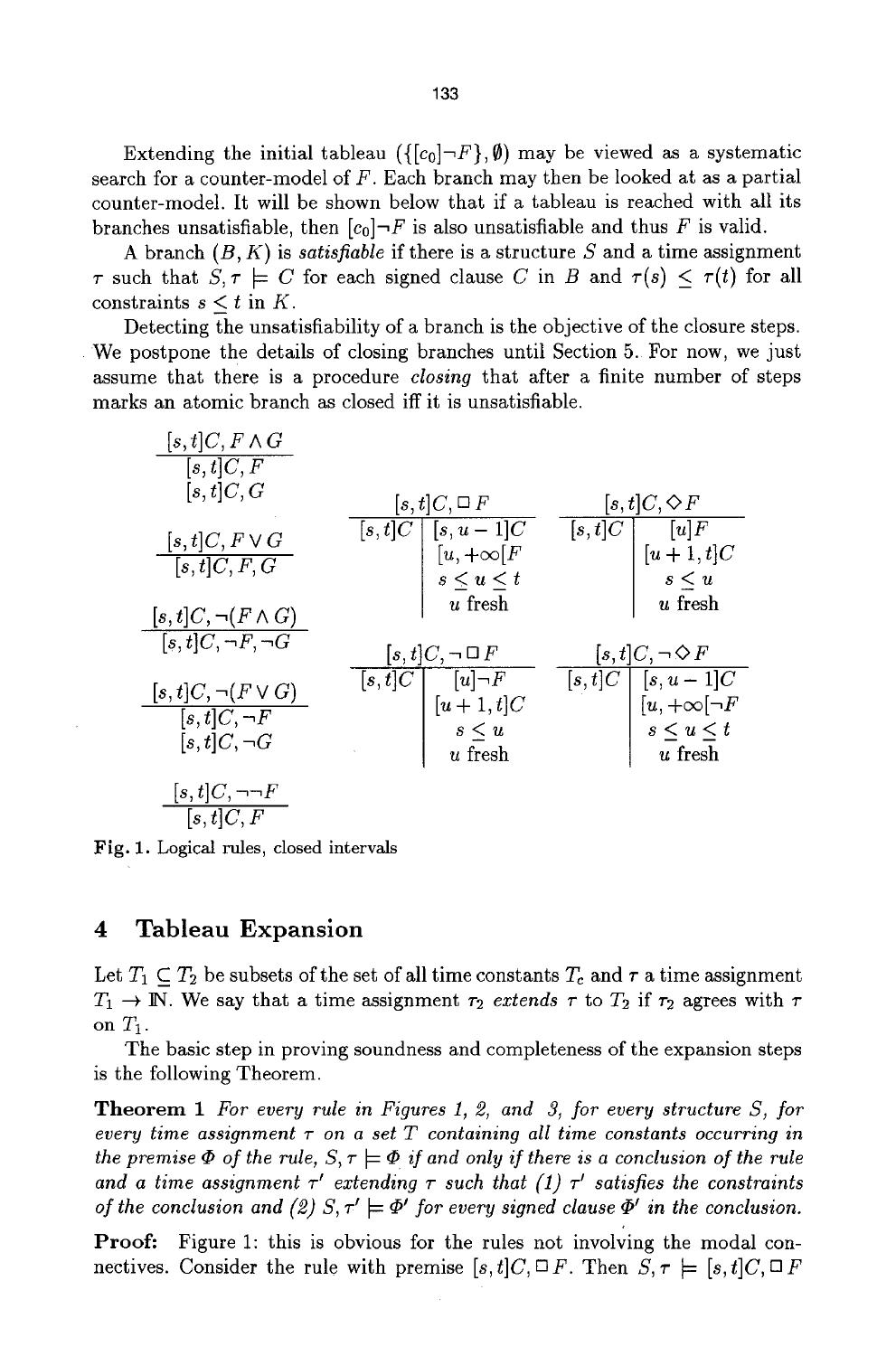[s, +co[C, F A G [s, +co[C, F [s, +co[C, a **[s, +oo[C, F v G [s, +oo[C, F, G**  [.% +co[c, -,(F ^ c) [~, +co[c,-,F, -~a [s, +oo[C, --,(F v C) [s, +oc[C,-,F [~, +co[C, 70 [s, +co[C, ~=F [s, +co[C, F [s, +at[C, [] F [~--7 +oo[c I Is,. -i]c **I** [u, +oe[f *s<u*  u fresh [s, +co[C, -, O F [s, +co[C, 0 F **[s, +co[C** *[u]F*  [u + 1, +co[C *s<u*  u fresh [s, +oo[C, -, [] F IcoIF **[s, +oo[C** [s, u -1]C [,~, +co[-~F s<~tL u fresh [s, +oo[C *[u]-~F*  [u + 1, +co[C s<u u fresh loci ,F

Fig. 2. Logical rules, open intervals

$$
\frac{|\infty|C, F \wedge G}{|\infty|C, F, G} \quad \frac{|\infty|C, F \vee G}{|\infty|C, F| |\infty|C, G} \quad \frac{|\infty|C, \Box F}{|\infty|C} \quad \frac{|\infty|C, \Diamond F}{|\infty|C} \quad \frac{|\infty|C, \neg F}{|\infty|C, F}
$$
\n
$$
\frac{|\infty|C, \neg(F \wedge G)}{|\infty|C, \neg F| |\infty|C, \neg G} \quad \frac{|\infty|C, \neg(F \vee G)}{|\infty|C, \neg F, \neg G} \quad \frac{|\infty|C, \neg\Box F}{|\infty|C}
$$
\n
$$
\frac{|\infty|C, \neg(F \wedge G)}{|\infty|\neg F} \quad \frac{|\infty|C, \neg\Diamond F}{|\infty|C}
$$
\n
$$
\frac{|\infty|C, \neg F}{|\infty|\neg F} \quad \frac{|\infty|C, \neg\Diamond F}{|\infty|\neg F}
$$
\n
$$
\frac{|\infty|C, \neg F}{|\infty|\neg F} \quad \frac{|\infty|C, \neg\Diamond F}{|\infty|\neg F}
$$

all u fresh

Fig. 3. Logical rules, infinitely occurring events

iff  $S \models [i,j]C, \Box F$ , where i, resp. j, is the value of s, resp. t, under  $\tau$ . If  $S \models [i,j]C, \Box F$ , then we distinguish two cases. In the first case, C holds on the whole interval  $[i, j]$ : then the left-hand conclusion holds under time assignment  $\tau$ . In the second case, there is a state  $k, i \leq k \leq j$ , where C does not hold. Then,  $\Box F$  must hold in state k, i.e.  $S, k' \models F$  for every  $k' \geq k$ , i.e.  $S \models [k, +\infty]F$ . Moreover, we may choose k as the *earliest* state where C does not hold, so  $S \models [i, k-1]C$ . Take  $\tau'$  extending  $\tau$  so that  $\tau'(u) = k$ :  $\tau'$  satisfies the constraint  $s \le u \le t$ , and every signed clause of the right-hand conclusion holds under  $S, \tau'$ .

Conversely, if  $\tau'$  extends  $\tau$  so that  $S, \tau' \models [s, t]C$ , then  $S, \tau \models [s, t]C$  and trivially  $S, \tau \models [s, t]C, \Box F$ . And if  $\tau'$  extends  $\tau$  so that (1) and (2) hold on the right-hand conclusion, then letting i, j, k be the values of s, t, u under  $\tau'$  (also under  $\tau$  for the first two), we have  $S \models [i, k-1]C, S \models [k, +\infty]F$ , and  $i \leq k \leq j$ .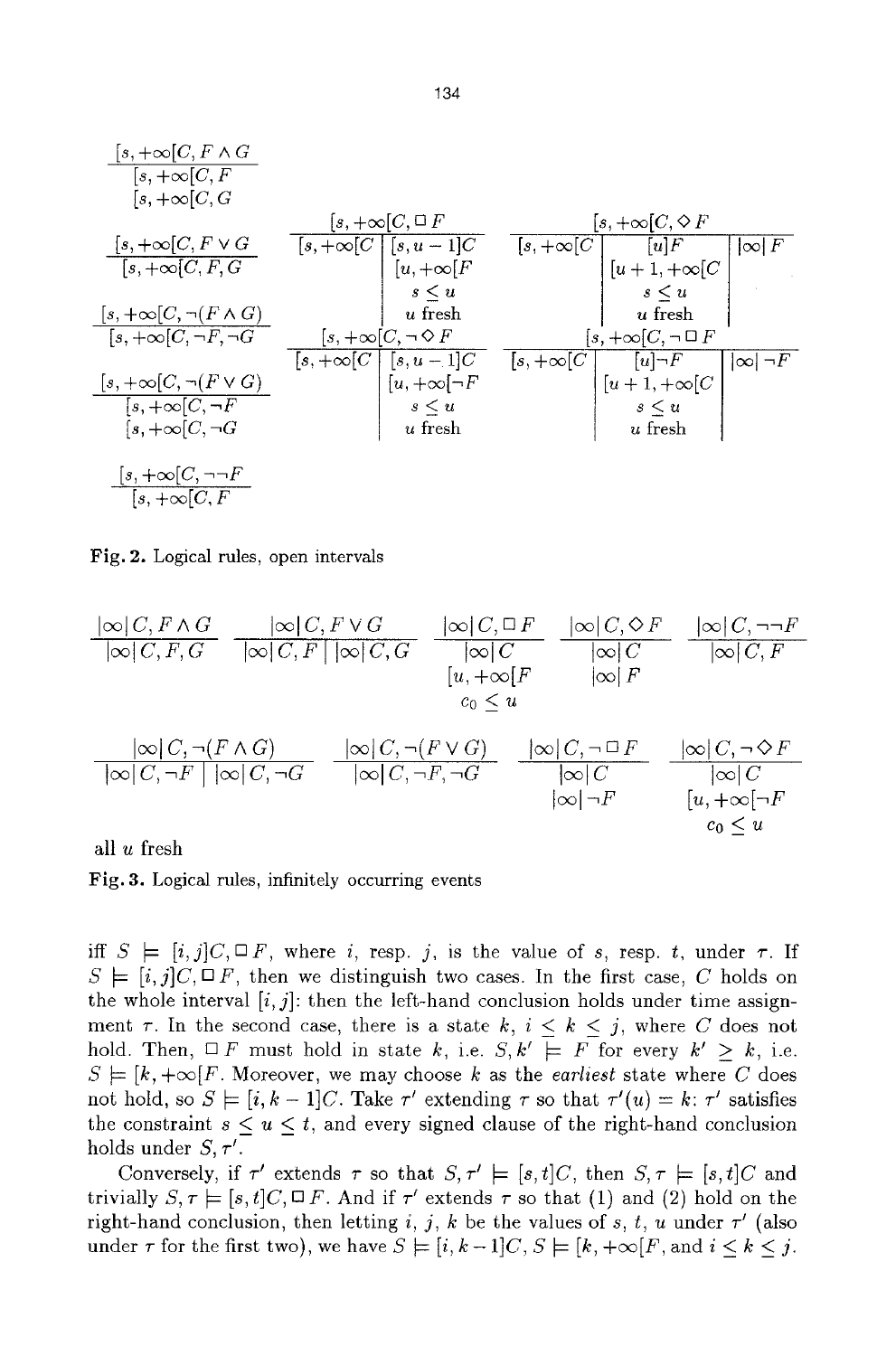In particular, we have  $S \models [i, k-1]C$  and  $S \models [k, j] \square F$ , so  $S \models [i, j]C \square F$ , so the premise holds under  $\tau$ .

Consider now the rule with premise  $[s, t]C \sim F$ . If  $[i, j]C \sim F$  holds, then either  $[i, j]C$  holds (left conclusion), or there is a state k in  $[i, j]$  where C does not hold. In the latter case, choose k the *latest* such k. Then  $[k+1,j]C$  holds, and  $\Diamond F$  holds in state k. In particular, there is a state  $k' > k$  such that F holds in state k'. Moreover, since  $[k+1,j]C$  holds and  $k' \geq k$ , in particular  $[k' + 1, j]C$  holds. And  $i < k'$  also holds, so (1) and (2) are verified on the right-hand conclusion if we take  $\tau'$  extending  $\tau$  by mapping u to  $k'$  (not k).

Conversely, if  $[i, j]C$  holds (left conclusion), then  $[i, j]C \diamond F$  holds too (premise). And if  $[k', k']F$  and  $[k' + 1, j]C$  hold with  $i \leq k'$  (right conclusion), then  $[i, k'] \Diamond F$  on the one hand and  $[k'+1, j]C$  on the other hand, so  $[i, j]C, \Diamond F$ . The cases of  $[s, t]C$ ,  $\neg \Box F$  and  $[s, t]C$ ,  $\neg \Diamond F$  are similar.

Figure 2. The cases are similar, except that in the  $[s, +\infty]C$ ,  $\Diamond F$  case, where we assume that  $[i, +\infty]C$ ,  $\Diamond F$ , there might not be any latest  $k \geq i$  such that C does not hold. This justifies the third possible conclusion: in that case, there is an infinite sequence  $k_0 < k_1 < \ldots$  of states such that  $k_0 \geq i$  and C does not hold at  $k_0$ , or  $k_1$ , or ...; therefore  $\Diamond F$  must hold at  $k_0$ , and at  $k_1$ , and ...; so there are states  $k'_0 \geq k_0, k'_1 \geq k_1, \ldots$ , where F holds. This sequence  $k'_0, k'_1, \ldots$ , must be infinite, otherwise it would be bounded from above, hence  $k_0, k_1, \ldots$ , would also be bounded from above, which is impossible. So there is an infinitely increasing subsequence of states  $k'_{\sigma_0} < k'_{\sigma_1} < \dots$  at which F holds, i.e.  $|\infty|F$ holds. Conversely, if  $|\infty| F$  holds, there is a sequence  $k_0 < k_1 < \ldots$  of states at which F holds; then for every  $j \geq i$ , there exists a  $k_p$  such that  $k_p \geq j$ , at which F holds, so  $[i, +\infty] \Diamond F$  holds, and therefore  $[i, +\infty]C$ ,  $\Diamond F$  holds, i.e. the premise holds. The case of the rule of premise  $[s, +\infty]C, \neg \Box F$  is similar.

Figure 3. The case of the rule with premise  $|\infty| C$ ,  $F \wedge G$  is obvious (remember that clauses under the  $|\infty|$  sign are taken conjunctively).

As regards  $\infty |C, F \vee G$ , it holds if and only if there is a sequence k of states  $k_0 < k_1 < \ldots$  at which C and  $F \vee G$  hold. Consider the subsequence  $k'$  of states at which C and F hold, and the subsequence  $k''$  of states at which C and G hold. Every state in k belongs to  $k'$  or  $k''$ , so  $k'$  or  $k''$  must be infinite. If  $k'$  is infinite, then the left conclusion  $|\infty| C, F$  holds, and if k'' is infinite, the right conclusion holds. Conversely,  $|\infty| C, F$  or  $|\infty| C, G$  clearly implies  $|\infty| C, F \vee G$ .

Look at the rule with premise  $|\infty| C$ ,  $\Box F$ . If it holds, then there is a sequence  $k_0 < k_1 < \ldots$  of states at which both C and  $\Box$  F hold. In particular,  $|\infty| C$  and  $[k_0, +\infty]$  is not kepthalism in the vector  $\tau$  by mapping u to  $k_0$ , then the conclusion holds. Conversely, if  $|\infty|C$  and  $[k, +\infty]F$  both hold, then let  $k_0 < k_1 < \ldots$  be the sequence of states at which  $C$  holds. The subsequence of these states that are  $\geq k$  is an infinite sequence at which  $C \wedge \square F$  holds, so the premise holds.

Consider now the rule with premise  $|\infty| C, \Diamond F$ . If it holds, then there is a sequence  $k_0 < k_1 < \ldots$  of states at which both C and  $\Diamond F$  hold. So on the one hand  $|\infty|C$  holds, and on the other there are states  $k'_0 \geq k_0, k'_1 \geq k_1, \ldots$ , at which F holds. If  $k'_0, k'_1, \ldots$ , were bounded from above, so would be  $k_0, k_1, \ldots$ ; so we can extract an infinite increasing subsequence  $k'_{\sigma_0} < k'_{\sigma_1} < \dots$  of states at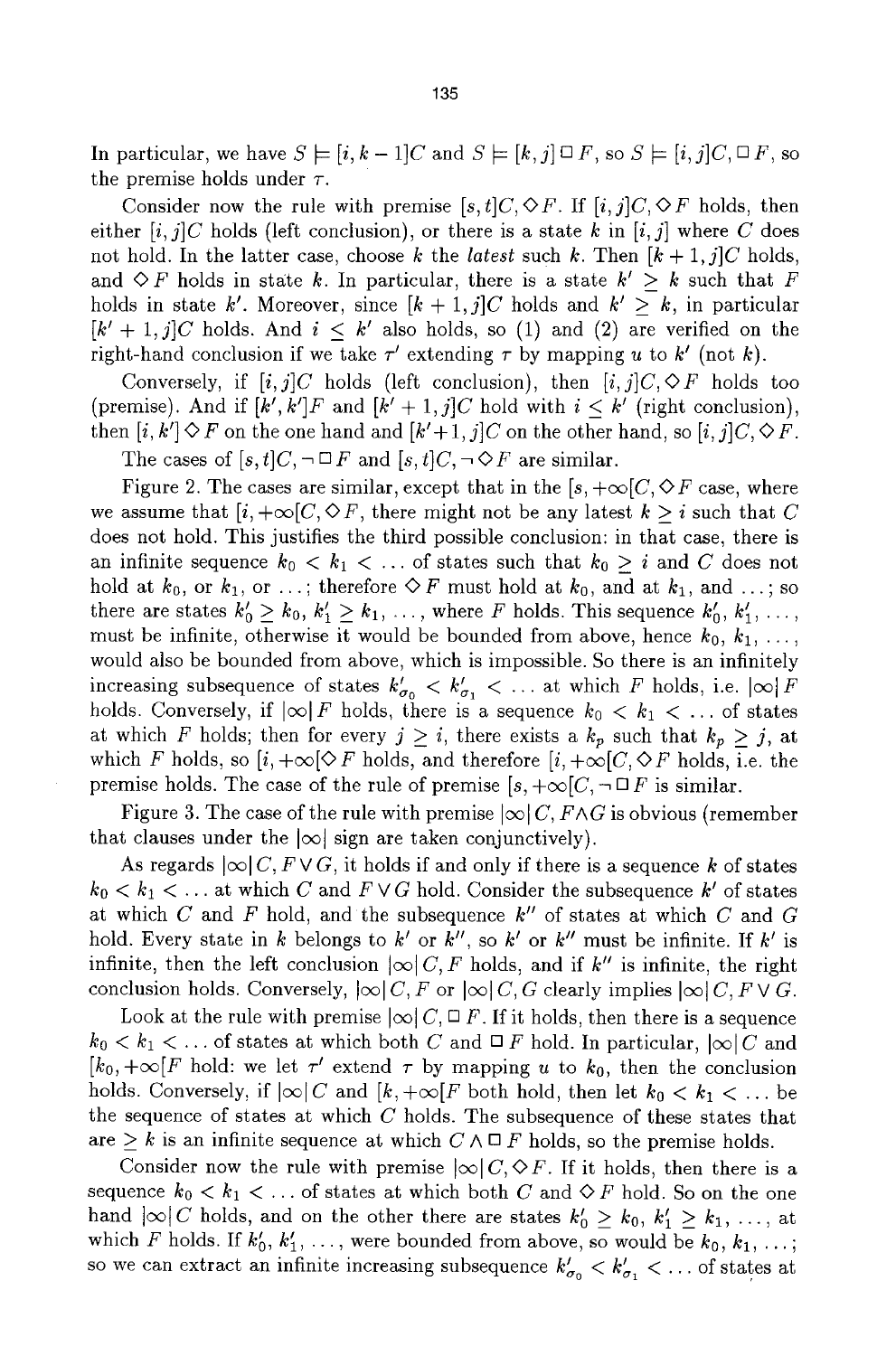which F holds. That is,  $|\infty| F$  holds. Conversely, if both  $|\infty| C$  and  $|\infty| F$  hold, then let  $k_0 < k_1 < \ldots$  be an infinite sequence of states at which C holds. At each  $k_p$ , C holds and there is also a later state at which F holds, so  $\Diamond F$  holds at  $k_p$ . Therefore the premise  $|\infty| C$ ,  $\Diamond F$  holds.

The other rules of Figure 3 are similar.  $\Box$ 

Theorem 2 *Applying the rules in Figures 1, 2, 3 terminates.* 

**Proof:** Define the following complexity measure:  $|A| = 1$  for variables A,  $|F \wedge$  $G = |F \vee G| = |F| + |G| + 2, |\neg F| = |\Box F| = |\Diamond F| = |F| + 1; |[s, t]F_1, \ldots, F_n| =$  $|[s, +\infty[F_1, ..., F_n] = | \infty | F_1, ..., F_n| = |F_1| + ... + |F_n|$ . If *B* is a branch of a tableau, then |B| is the natural ordinal sum of the  $\omega^{|\phi|}$  where  $\Phi$  ranges over the signed clauses on  $B$  (i.e., we compare branches by a multiset ordering). Then every conclusion of a rule is smaller that its premise, so that branches decrease by application of each rule.  $\Box$ 

Assume that a procedure *closing* is given that takes as input atomic tableau branches  $(B, K)$  and returns the answer *closed* iff  $(B, K)$  is not satisfiable. We call a tableau *T closed* when all it branches are atomic and the procedure *closing* returns *closed* for all branches in T.

Theorem *3 A formula F from LTLo is valid iff from the initial tableau*   $\{([c_0] \neg F, \emptyset)\}\$ a closed tableau can be reached by successive applications of ex*pansion steps.* 

**Proof:** Given a structure S and a time assignment  $\tau$  we say that  $S$ ,  $\tau$  satisfies a tableau  $\mathcal T$  if there is one branch  $(B, K)$  in  $\mathcal T$  with  $S, \tau \models (B, K)$ .

Let  $\mathcal{T}_0, \ldots, \mathcal{T}_k$  be a sequence of tableaux, with  $\mathcal{T}_0$  the initial tableau for F,  $\mathcal{T}_{i+1}$ is obtained from  $\mathcal{T}_i$  by one extension step for all  $0 \leq i \leq k$  and  $\mathcal{T}_k$  is closed. We claim that  $F$  is valid. By definition and the assumptions on the procedure *closing*  $\mathcal{T}_k$  is not satisfiable. Using Theorem 1 repeatedly we conclude that  $\mathcal{T}_0$  is not satisfiable, which is just another way of saying that  $F$  is valid.

Assume on the other hand that F is valid, thus the initial tableau  $\mathcal{T}_0$  is not satisfiable. By Theorem 2, we know that by a finite number of expansion steps we will reach an atomic tableau  $\mathcal{T}_k$ . Repeated application of Theorem 1, now used in the reverse direction, shows that  $\mathcal{T}_k$  is not satisfiable. By the assumption on *closing* this implies that  $\mathcal{T}_k$  is indeed closed.  $\Box$ 

Observe also that all rules are invertible, so that  $F$  is in fact valid iff a closed tableau can be reached by *any* maximal sequence of expansion steps: we don't have to backtrack on the choice of the expansion rule.

## **5 Closing Branches**

Any procedure for closing atomic branches that satisfies the requirement set forth above Theorem 3 can be used together with the expansion rules to yield a complete and sound method to prove validity of formulas in *LTLo.* In the next subsection we propose a procedure based on the resolution calculus.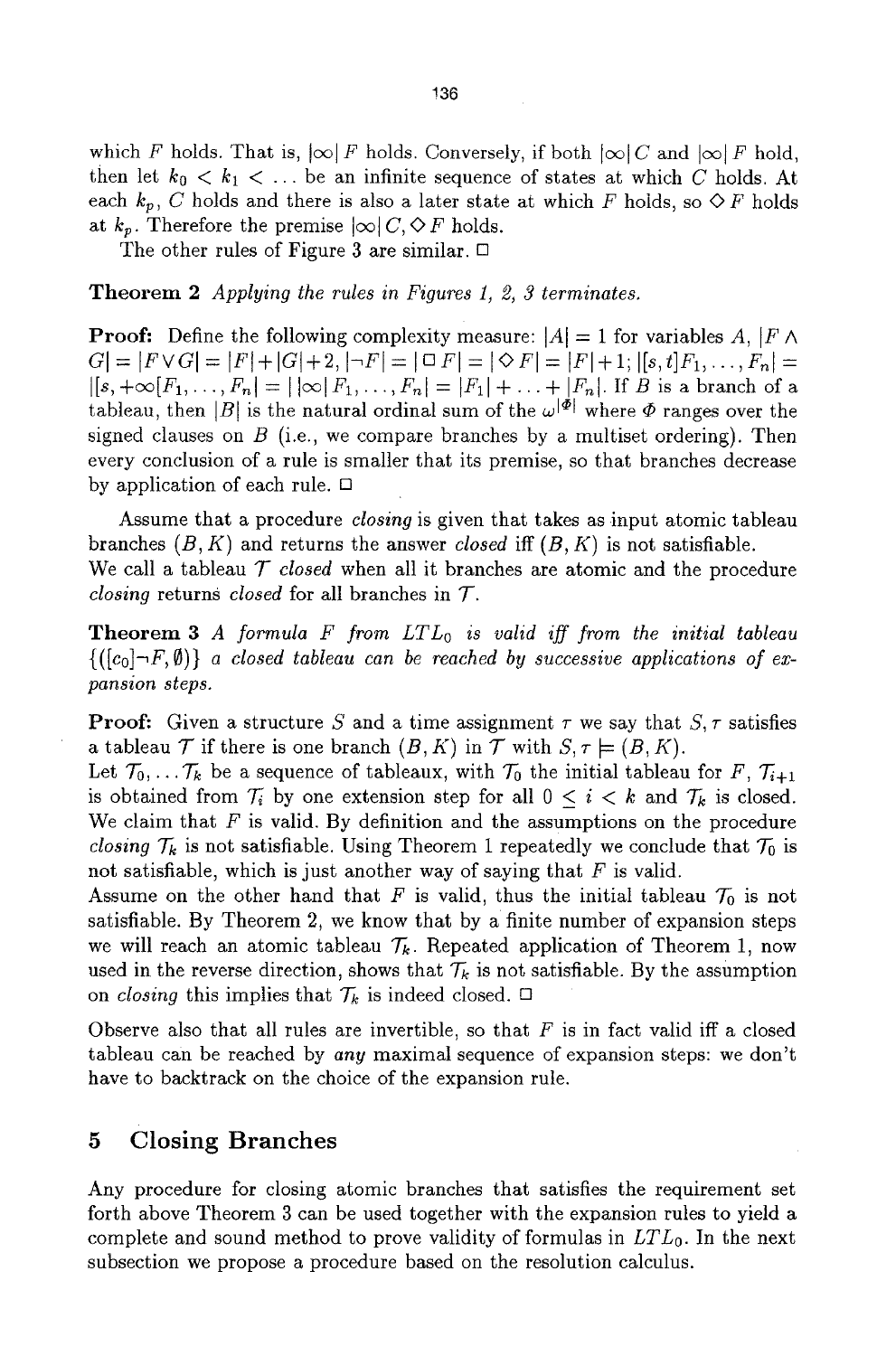#### **5.1 Closing by Resolution**

The calculus we consider here is again a tableau calculus, now using the rules of Figure 4 and 5. Unlike the previously considered rules those in Figure 5 need two premises in order to be applicable to a branch. Also, the resolution rules do not mark their premises as "used". Thus the same formula may be used in several resolution steps. However, it is never necessary to resolve on the *same pair* of signed clauses twice on the same branch.

The rules in Figure 5 basically amount to resolution with side-conditions on the way that the end-points of intervals are ordered.

Theorem 4 *The closing and resolution rules, see Figure 4 and 5, are sound, i.e. for every structure S, for every time assignment*  $\tau$ *, if the premises of any resolution rule hold under*  $S, \tau$ , then so does one of its conclusions.

#### Proof: Figure 4:

 $[i, j]\varepsilon$  holds if and only if for every  $i \leq k \leq j$ ,  $S, k \models \varepsilon$ , i.e. false. That is,  $[i, j]\varepsilon$ if and only if there is no k such that  $i \leq k \leq j$ , namely if and only if  $i \geq j + 1$ : this justifies the teftmost topmost rule.

Similarly,  $[s, +\infty[\varepsilon \text{ and } \infty]$   $C, F, \neg F$  are never satisfied.

If  $[i, +\infty]F_1, ..., F_m, \neg F_{m+1}, ..., \neg F_n$  and  $|\infty|C, \neg F_1, ..., \neg F_m, F_{m+1}, ..., F_n$  both hold, then there is an infinite sequence  $k_0 < k_1 < \ldots$  where C and  $\neg F_1 \wedge \ldots \wedge$  $\neg F_m \wedge F_{m+1} \wedge \ldots \wedge F_n$  both hold, i.e. where C and  $\neg F$  both hold, where F is  $F_1 \vee \ldots \vee F_m \vee \neg F_{m+1} \vee \ldots \vee \neg F_n$ . Take some  $k_p$  such that  $k_p \geq i$ : then  $\neg F$ holds, but also F since  $[i, +\infty]F$  holds. This justifies the last rule of Figure 5. Consider the topmost resolution rule. If  $[s, t]C$ , F and  $[s', t']C'$ ,  $\neg F$  both hold under S,  $\tau$ , then for each state k in the intersection I of [s, t] and [s', t'] (interpreted by  $\tau$ ), we both have C or F, and C' or  $-F$ . Whether F is true or false at  $k, C, C'$  holds at  $k$ , hence everywhere on  $I$ . To compute  $I$ , we have four cases to consider, according to whether  $s < s'$  or  $s \geq s'$ , and whether  $t < t'$  or  $t \geq t'$ under  $\tau$ . This yields the four possible conclusions of the rule.

The argument is similar for the next three rules.  $\Box$ 

$$
\frac{[s,t] \varepsilon}{s \ge t+1} \frac{[s,+\infty[\varepsilon\;\;]\infty|\,C, F, \neg F}{\times}
$$

$$
\frac{[s,+\infty[F_1,\ldots,F_m,\neg F_{m+1},\ldots,\neg F_n \mid \infty] \mid C,\neg F_1,\ldots,\neg F_m,F_{m+1},\ldots,F_n}{\times} \quad (1 \leq n, \ 0 \leq m \leq n)
$$

Here  $\times$  is used as a marker for a closed branch.

#### Fig. 4. Closing rules

We will represent a constraint set K as a directed graph, whose vertices are the time constants occurring in  $K$ , and whose edges from  $c$  to  $c'$  correspond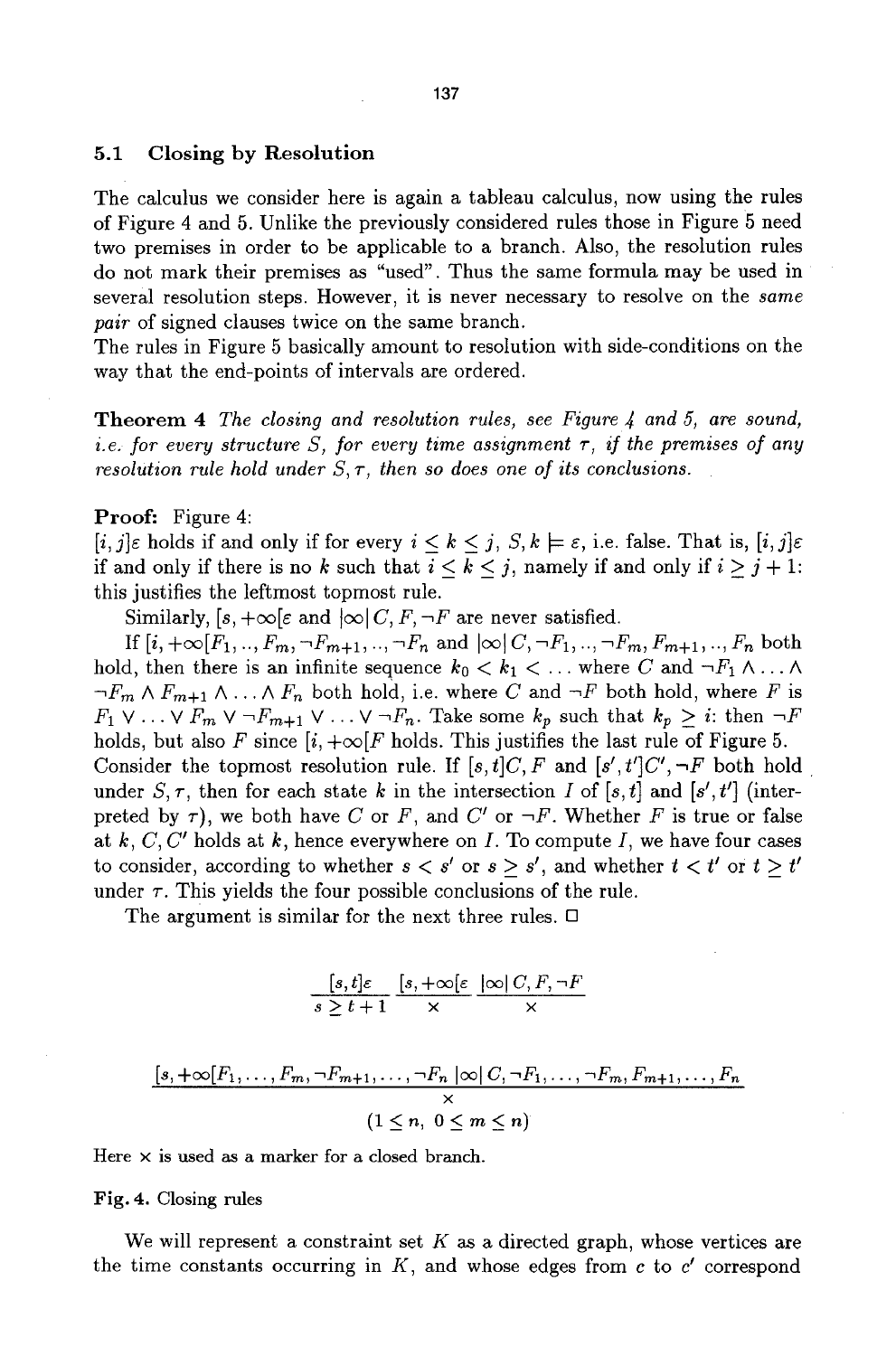*Is, t]C, F Is', t']c', ~f s <\_ s' - l, t <\_ t' - l s' <\_ s, t < t' - l s <\_ s' - l, t' < t s' <\_ s, t' <\_ t [s', t]C, C' [s, t]C; C' [s', t']C, C z- [s, t']C, C' [s, t]C, F [s, t]C, ~F [s,* **+oo[C, F**  *Is', +oo[c',-F [~', +oo[c', F [r +oo[c', .F s < s'- I s' <\_ s* **s<s'-l[** *s' < s s <\_ s'- i s' < s [s(t]c, c' [~, t]c, c' r- , - , , Is ,t]c,c* **I[s,t]c,c Is** *,+oo[c,c' [,,+~c,c'* 

Fig. 5. Resolution rules

exactly to constraints  $(c \leq c' + n)$  in K, and are labeled by n. We may actually impose that there is at most one edge from c to c' by merging  $c \rightarrow c'$  and  $c \rightarrow c'$ into  $c \rightarrow c'$ , with  $n'' = \min(n, n')$ . The *weight* of a path  $c_0 \rightarrow c_1 \rightarrow c_2 \rightarrow c_k$ ,  $k \geq 0$  in this graph is  $n_0 + n_1 + \ldots + n_{k-1}$ ; it is a *cycle* if and only if  $k > 0$  and  $c_k = c_0$ . We have:

Lemma 1. *Let K be a well-formed constraint set, where "well-formed" means that, for every vertex c, there is a path from*  $c_0$  *to c of non-positive weight. K is satisfiable if and only if it has no cycle of strictly negative weight.* 

**Proof:** This is mostly well-known [Bel58, Pra77].  $\Box$ 

Checking satisfiability of K amounts to checking whether there is a cycle with negative weight in K: this is checkable in polynomial time by Floyd's or Ford's shortest path algorithm (see [McH90], Chapter 3); there are even efficient *incremental* algorithms to do this [AIMSN90]. It is easy to check that any constraint set produced by the tableau rules from the initial tableau  $\mathcal{T}_0$  is well-formed. Finally we introduce the *constraint rule* which declares a branch (B, K) "closed" (put the marker  $\times$  on it) if K is unsatisfiable.

Theorem 5 *The resolution, closure and constraint rules are complete, i.e. given any unsatisfiable atomic branch (B, K), there is a finite tableau starting from*  (B, *K) and produced using these rules, whose branches are all closed.* 

**Proof:** The proof is by contraposition. Starting from  $(B, K)$ , apply all resolution and closing rules until a saturated tableau  $\mathcal T$  is reached, i.e. on each branch every rule that is applicable has been applied.  $\mathcal T$  can be reached in finitely many steps. Assume that there is an open branch  $(B', K')$  in  $\mathcal T$ . We then claim that  $(B', K')$ has a model. Since  $B \subseteq B'$  and  $K \subseteq K'$ , this is a contradiction.

First, because the set of constraints K' is satisfiable, let  $\tau$  be a mapping from time constants to integers satisfying it, and let  $N$  be the highest integer in the range of  $\tau$ . Let also  $|\infty| C_1, \ldots, |\infty| C_n$  be the signed clauses with sign  $|\infty|$  in B'. We build a structure  $(S, \xi)$  on which B' will hold.

For every i such that  $0 \lt i \lt N$ , let:

 $S_i = \{ [s, t]C \in B' \mid \tau(s) \leq i \leq \tau(t) \} \cup \{ [s, +\infty [C \in B' \mid \tau(s) \leq i \}$ and let  $S_i'$  be the clauses in  $S_i$  without signs:

 $S_i' = \{C \mid I \ C \in S_i \text{ for some interval } I\}$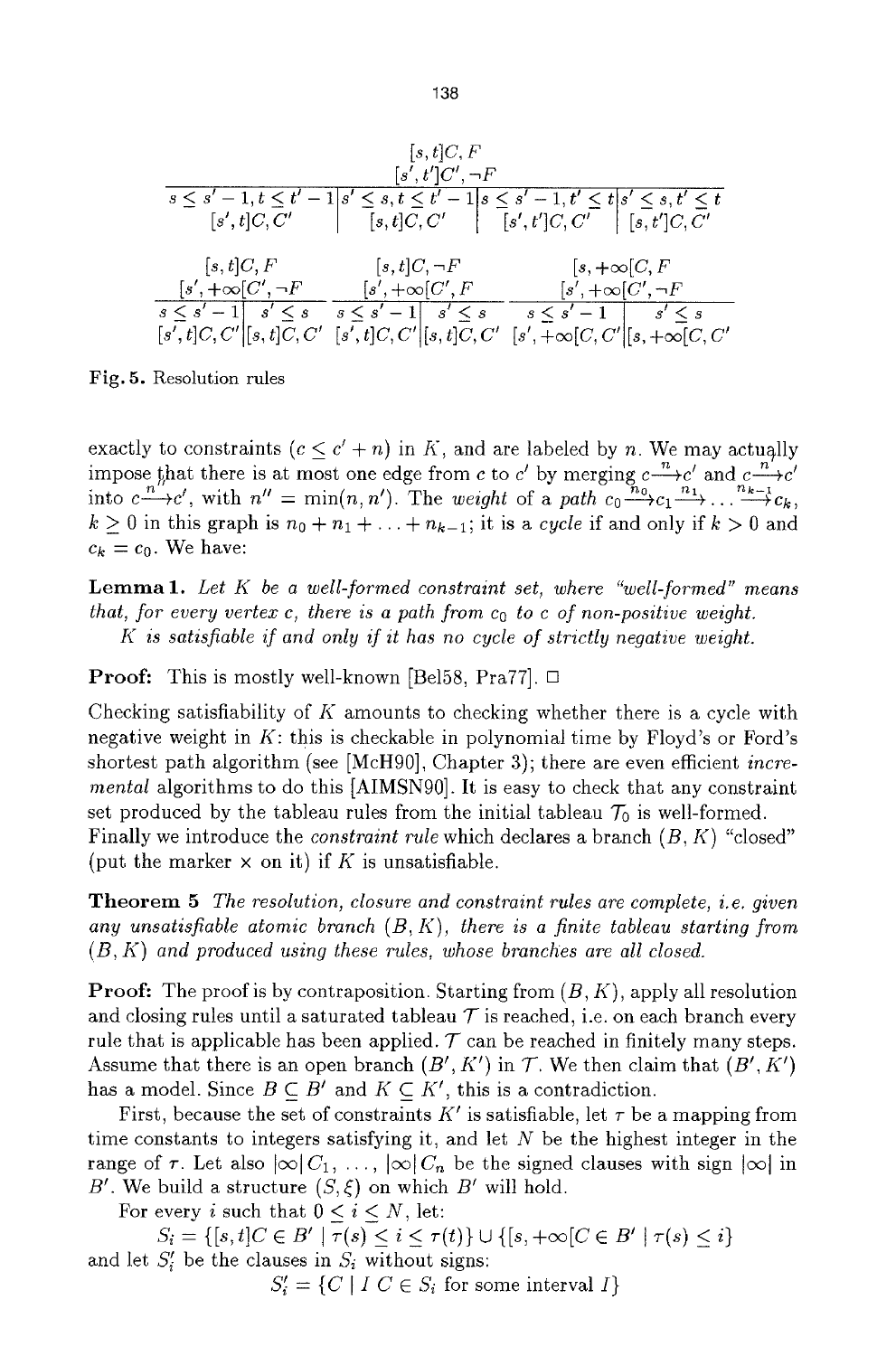$S_i$  is closed under the rules of Figure 5, hence  $S_i$  is closed under the usual propositional resolution rule. By the completeness of propositional resolution:

- either  $S_i'$  contains the empty clause, and  $S_i$  then contains some clause  $[s, t] \varepsilon$ or  $[s, +\infty[\varepsilon]$ ; since B' is open, the second case is impossible; in the first case, and since B' is saturated, K' must contain the constraint  $s \geq t + 1$ , which contradicts our assumption that  $j \leq i \leq k$ , where  $j = \tau(s)$  and  $k = \tau(t)$ ;
- or  $S'_{i}$  does not contain the empty clause, so  $S'_{i}$  then has a model: let  $\xi$  map i to the set of propositional variables that are true under this model.

For every  $j \in \mathbb{N}$ , for every  $1 \leq i \leq n$ , we build  $\xi(N+jn+i)$  as follows. Let  $T_i$  be the set of all clauses of the form  $[s, +\infty [C \text{ in } B', \text{ and } T'_i]$  be the set of the corresponding C's. Again,  $T_i$  is closed under the rules of Figure 5, hence  $T_{i}^{\prime}$  is closed under the propositional resolution rule, and cannot contain the empty clause. Let  $C_i$  be written as  $L_{i1},\ldots,L_{in_i}$ . Let then  $T''_i$  be  $T'_i$  union the  $n_i$  unit clauses  $L_{i1}, \ldots, L_{in_i}$ . Let  $T_i'''$  be the closure of  $T_i''$  under propositional resolution. Since  $T'_{i}$  is already closed under this rule and by the closure rules from Figure 4, resolution among the units  $L_{i1}, \ldots, L_{in}$ , does not occur, and the only possible resolution steps take as one parent clause  $C, \neg L_{ik_1}, \ldots, \neg L_{ik_j}$  in  $T'_{i}$  and resolve it, maybe repeatedly, with complementary units  $L_i$  from  $L_{i1}, \ldots, L_{in_i}$ . The empty clause could enter  $T'''$  only if a clause in  $T'_{i}$  consisted exclusively of complements of literals in  $L_{i1}, \ldots, L_{in_i}$ . But in this case the bottommost closing rule of Figure 4 would close branch  $B'$ , which contradicts our assumption.  $T''$ is therefore a resolution-closed set of clauses without the empty clause. Again by the completeness of propositional resolution,  $T_i^{\prime\prime\prime}$  has a model: let  $\xi$  map  $N + jn + i$  to the set of propositional variables that are true under this model.

Consider any clause of the form  $[s, t]C$  in B'. We have  $\mathbb{N}, \xi \models [s, t]C$ . Indeed, for every *i* such that  $s \leq i \leq t$  (modulo  $\tau$ ), in particular  $0 \leq i \leq N$ , and  $[s, t]C$ is in  $S_i$ , so  $C \in S'_i$ , so by construction  $\xi(i)$  makes C true.

Consider any clause  $|\infty| C_i$ ,  $1 < i < n$ . By construction, every literal of  $C_i$  is true under  $\xi$  at state  $N + jn + i$  (they are the clauses that we have added to  $T_i'$ to yield  $T''_i$ ). So **IN**,  $\xi$ ,  $N + jn + i \models C_i$ , hence **IN**,  $\xi \models |\infty| C_i$ .

Finally, consider any clause  $[s, +\infty]C$  in B'. For every i such that  $s < i < N$ , C holds at state *i*: the argument is as for clauses of the form  $[s, t]C$ . For every state  $N+jn+i$ ,  $j \geq 0$ ,  $1 \leq i \leq n$ , by construction  $\xi(N+jn+i)$  is a propositional model of  $T_i'''$ , hence of  $T_i^T$ . Therefore C holds at state  $N + jn + i$ . To sum up, C holds at every state  $\geq s$ , hence  $\mathbb{N}, \xi \models [s, +\infty]$ .

### **5.2 Refinements of Resolution**

Because the proof of Theorem 5 rests on the completeness of propositional resolution in a rather simple way, it is tempting to use standard refinements of resolution [CL73].

Consider for instance *ordered resolution,* see [FLTZ93]. Unfortunately this does not preserve completeness; and the same is true for hyper-resolution or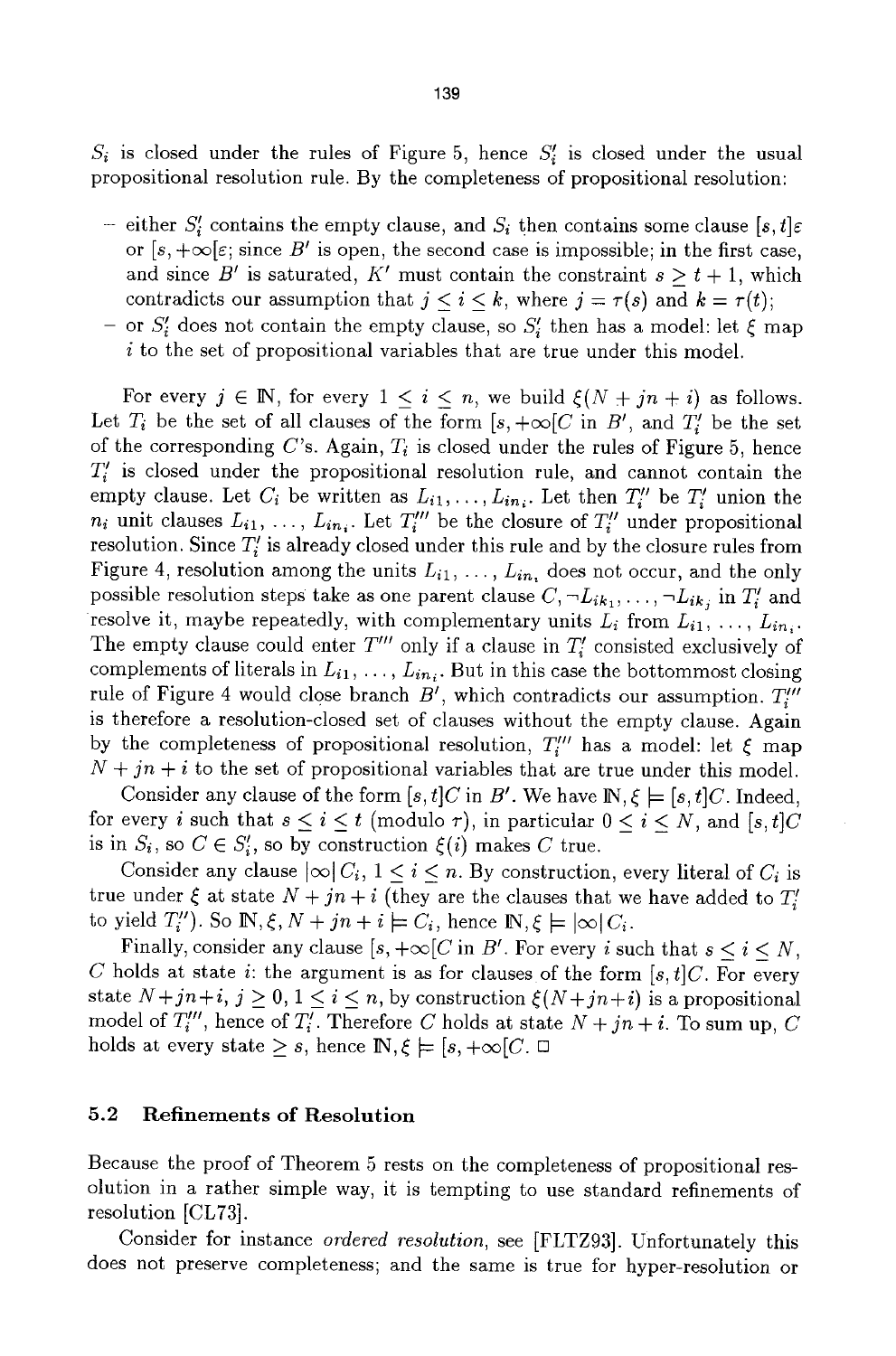linear resolution. This may be repaired by introducing a new sign  $|\infty|_{C_i}$ , and transform  $|\infty| C_i$  with  $C_i = L_{i1}, \ldots, L_{in_i}$  into the  $n_i$  unit signed clauses:

$$
\begin{aligned} |\infty|_{C_i} & L_{i1} \\ \cdots \\ |\infty|_{C_i} & L_{in_i} \end{aligned}
$$

We then close branches by using the resolution rules of Figure 5, the additional resolution rules of Figure 6 and the closing rules of Figure 7, which replace those of Figure 4. Semantically,  $|\infty|_{C_i} C$ , where C is a set of literals, means that the disjunction (not the conjunction!) of literals in  $C$  holds at all infinitely many time points  $N + jn + i$ ,  $j \geq 0$ , of the proof of Theorem 5; at all these time points, the conjunction of literals in  $C_i$  holds.

$$
\frac{[s,+\infty[C, F\quad [s,+\infty[C, \neg F\quad |\infty]_{C_i}C, \neg F}{|\infty|_{C_i}C', \neg F\quad |\infty|_{C_i}C', F\quad |\infty|_{C_i}C', F}{|\infty|_{C_i}C, C'}\quad \frac{|\infty|_{C_i}C', F}{|\infty|_{C_i}C, C'}
$$

Fig. 6. Additional resolution rules

$$
\frac{[s,t] \varepsilon}{s \geq t+1} \frac{[s,+\infty[\varepsilon \ \vert \infty ]_{C,\varepsilon}}{\times}
$$

Fig. 7. Closing rules (bis)

Theorem 6 *For any complete refinement of resolution (ordered, hyperresolution, linear resolution, etc.), the rules of Figures 5, 6 and 7 used according to the given refinement are complete.* 

**Proof:** Analogously to proof for Theorem 5.  $\Box$ 

### 6 Further Improvements

We present further improvements of our calculus that preserve correctness and completeness, but prove to be very effective in an actual implementation, see Section 8.

Let us first mention the simplification rules in Figure 8. The conclusion part of these rules is empty. So their application amounts to the deletion of their premise, which, as can be easily observed, will not contribute to the closure of a branch. They may be used either with the calculus of Subsections 5.1, or 5.2.

 $[s, t]C, F, \neg F$   $[s, +\infty]C, F, \neg F$   $|\infty| \varepsilon$ 

**Fig. 8.** Simplification rules

Another shortcut in the application of the expansion rules of Figures 1, 2, and 3 is the case when the premise consists of just one formula, i.e.  $C = \varepsilon$ ,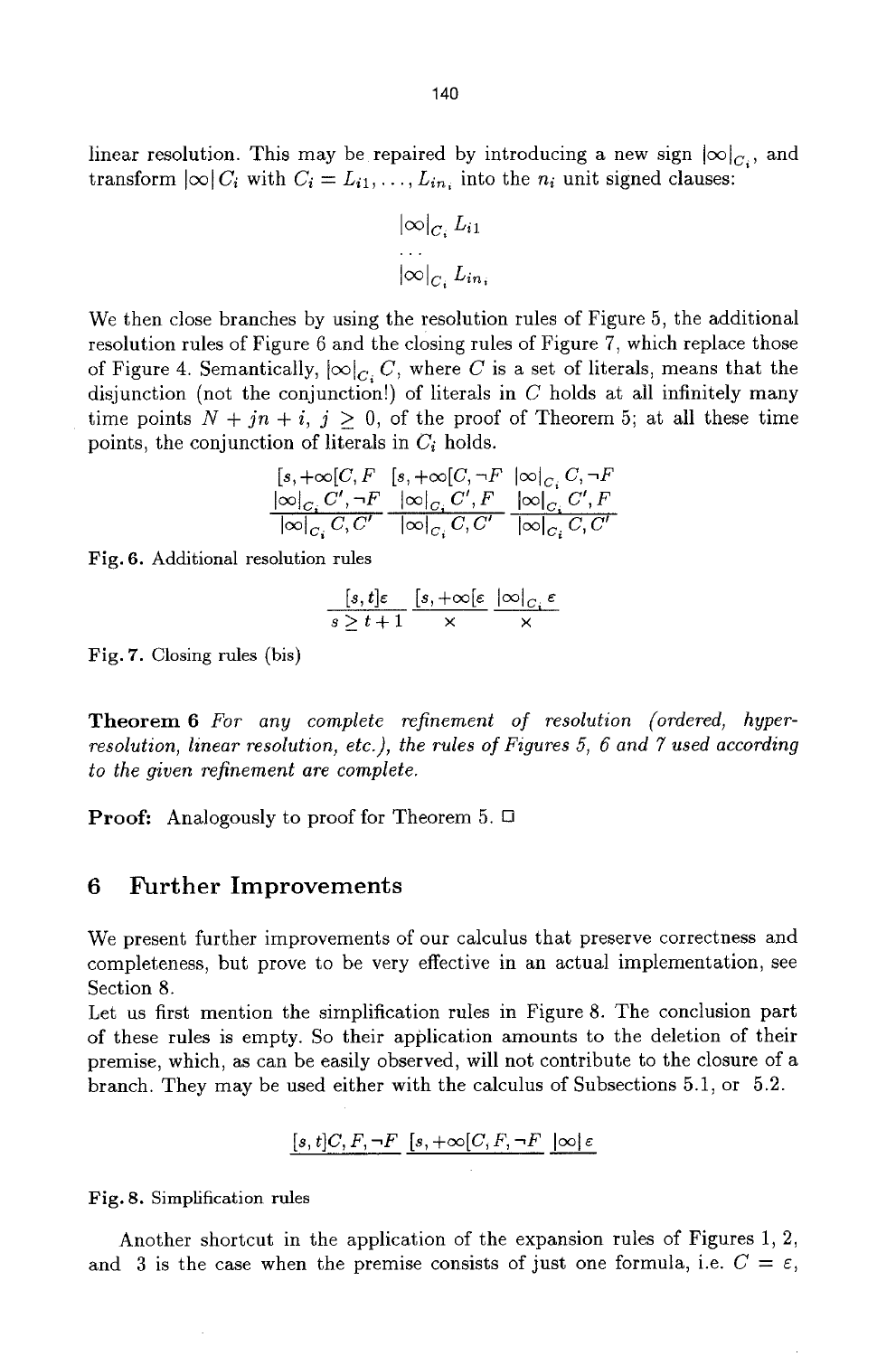which allows us to omit any parts of the conclusion referring to  $C$ . Thus:

| $[s, +\infty[\varepsilon, \Box F]$            | $[s, +\infty[\Box F]$ |                  |
|-----------------------------------------------|-----------------------|------------------|
| $[s, +\infty[\varepsilon][s, u-1]\varepsilon$ | $[u, +\infty[F]$      |                  |
| $[u, +\infty[F]$                              | is replaced by        | $[u, +\infty[F]$ |
| $s \le u$                                     | $s \le u$             |                  |
| $u$ fresh                                     | $u$ fresh             |                  |

Assume you wish to prove a formula of the form  $F \wedge G$ . Then, it is enough to prove  $F$  and  $G$  separately, and this is what a tableau system for classical logic would do. However, here this would be transformed into  $[c_0] \neg F \vee \neg G$ , and further into  $[c_0] \neg F, \neg G$ . But when the current interval contains only one point, it is usually better to transform it into  $[c_0] \neg F$  and  $[c_0] \neg G$ . We may therefore add the following *case decomposition* rule:

$$
\frac{[s]F_1, \ldots, F_n}{[s]F_1 | \ldots | [s]F_n}
$$

Using this rule eagerly amounts to use it right after the rules with premise  $[s, t]C, F \vee G$  or  $[s, t]C, \neg(F \wedge G)$  when  $s = t$ .

$$
\frac{[s]F \wedge G}{[s]F} \frac{[s]F \vee G}{[s]F][s]G} \frac{[s] \neg (F \wedge G)}{[s] \neg F} \frac{[s] \neg F}{[s]F}
$$
\n
$$
\frac{[s]G}{[s]G} \qquad \frac{[s] \neg F}{[s] \neg G}
$$
\n
$$
\frac{[s] \Box F}{[s, +\infty [F]} \frac{[s] \Diamond F}{[u]F} \frac{[s] \neg \Box F}{[u] \neg F} \frac{[s] \neg \Diamond F}{[s, +\infty [ \neg F]}
$$
\n
$$
s \le u \qquad s \le u
$$
\n
$$
u \text{ fresh}
$$
\n
$$
u \text{ fresh}
$$

**Fig. 9. Logical rules, single time** points

Specializing the rules of Figure 1 to use the case decomposition rule eagerly yields new rules. Then, notice that if we start from  $[c_0]F,$  where  $F$  is the formula to prove, then all signed clauses of the form  $[s]C$  that we shall ever need are such that C contains exactly one formula. This yields the rules of Figure 9. Here we do not need to include the case decomposition rule explicitly.

### **7 An Example**

To illustrate how proof search proceeds, look at Figure 10: this is a proof of Dummett's formula  $\square(\square(p\rightarrow \square p)\rightarrow p)\rightarrow (\diamondsuit(\square p)\rightarrow p)$ . We use the shortcuts mentioned in Section 6. To help the reader each line in the proof is numbered, and the line numbers of the parent formulas are shown between brackets.

On the leftmost branch, we resolve formulas 11 and 4; since the constraints on the branch imply that  $s_0 = s_1$ , there is only one possible resolvent, namely  $[s_0, s_0]\varepsilon$ , which is unsatisfiable. On the middle branch, resolution of 19 and 15 yields the only resolvent  $[s_5, s_5] \in \text{since } s_4 \leq s_5$ , and this resolvent is unsatisfiable.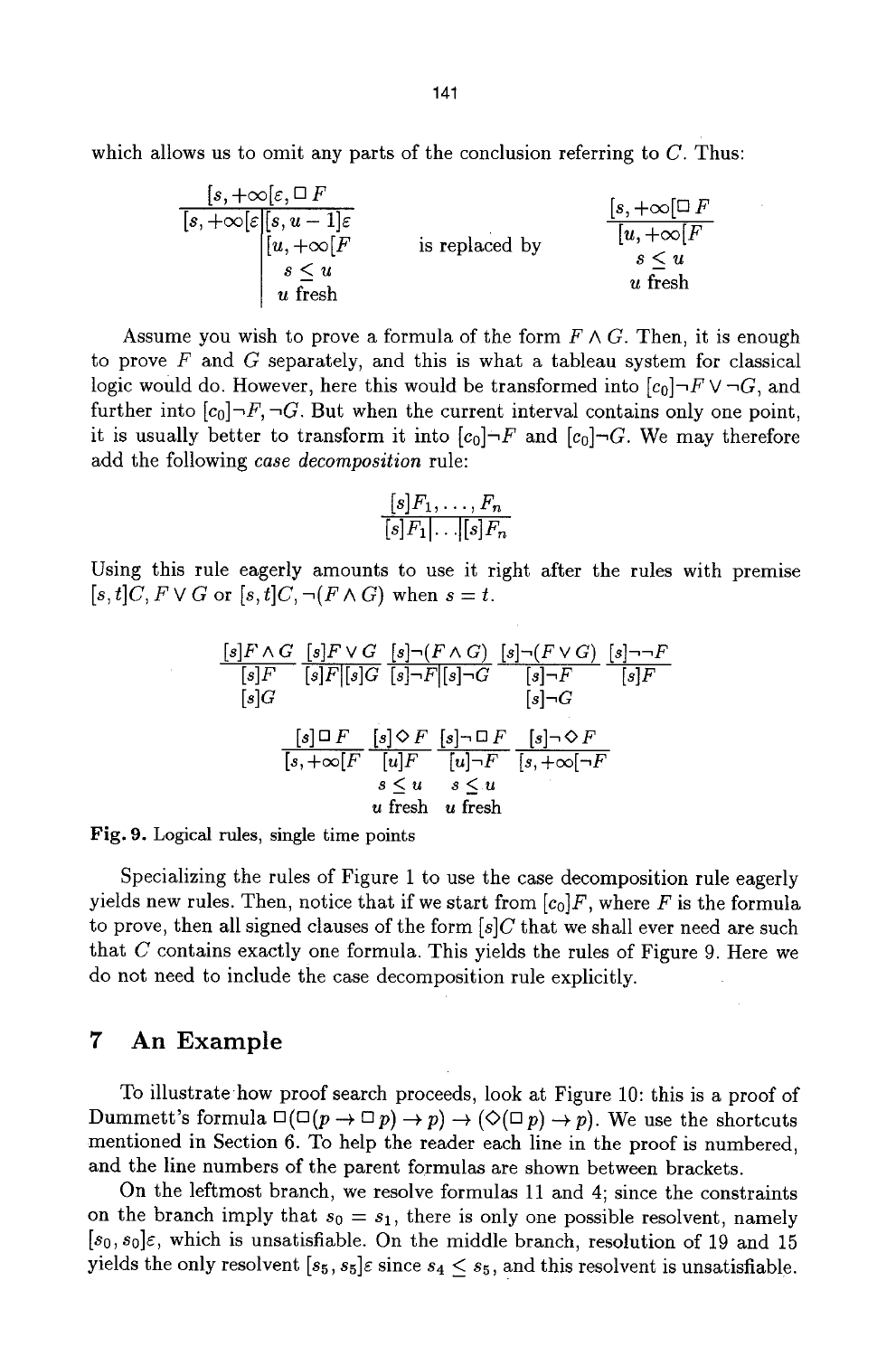

Fig. 10. Example, Dummett's formula

# **8 Experimental Results**

We have implemented this system in the HimML byte-coded interpreter, an implementation of Standard ML with fast set and map operations. The rules of Figure 9 were used, and we always maintain formulas in negation normal form.

Our expansion strategy is to expand a current goal until it has become atomic, in which case we focus on another non-atomic signed formula on the current branch as new goal; when the branch becomes atomic, we call the resolution rules. We also accumulate constraints along the way, using the graph structure of Lemma 1 and declare the branch closed whenever the current set of constraints becomes unsatisfiable. Finally, the formula that we select in the current goal clause is the first non-modal formula that we find in it, or the first modal formula  $(T F \text{ or } \Diamond F)$  if there are no non-modal formulas left in the goal.

We have used positive hyper-resolution, where (non-unit) clauses to resolve are chosen so that one of them is a positive clause, i.e. does not contain any negated atom; if there are unit clauses, we resolve prioritarily on them, whether they are positive or negative. This also means that we have used the closing rules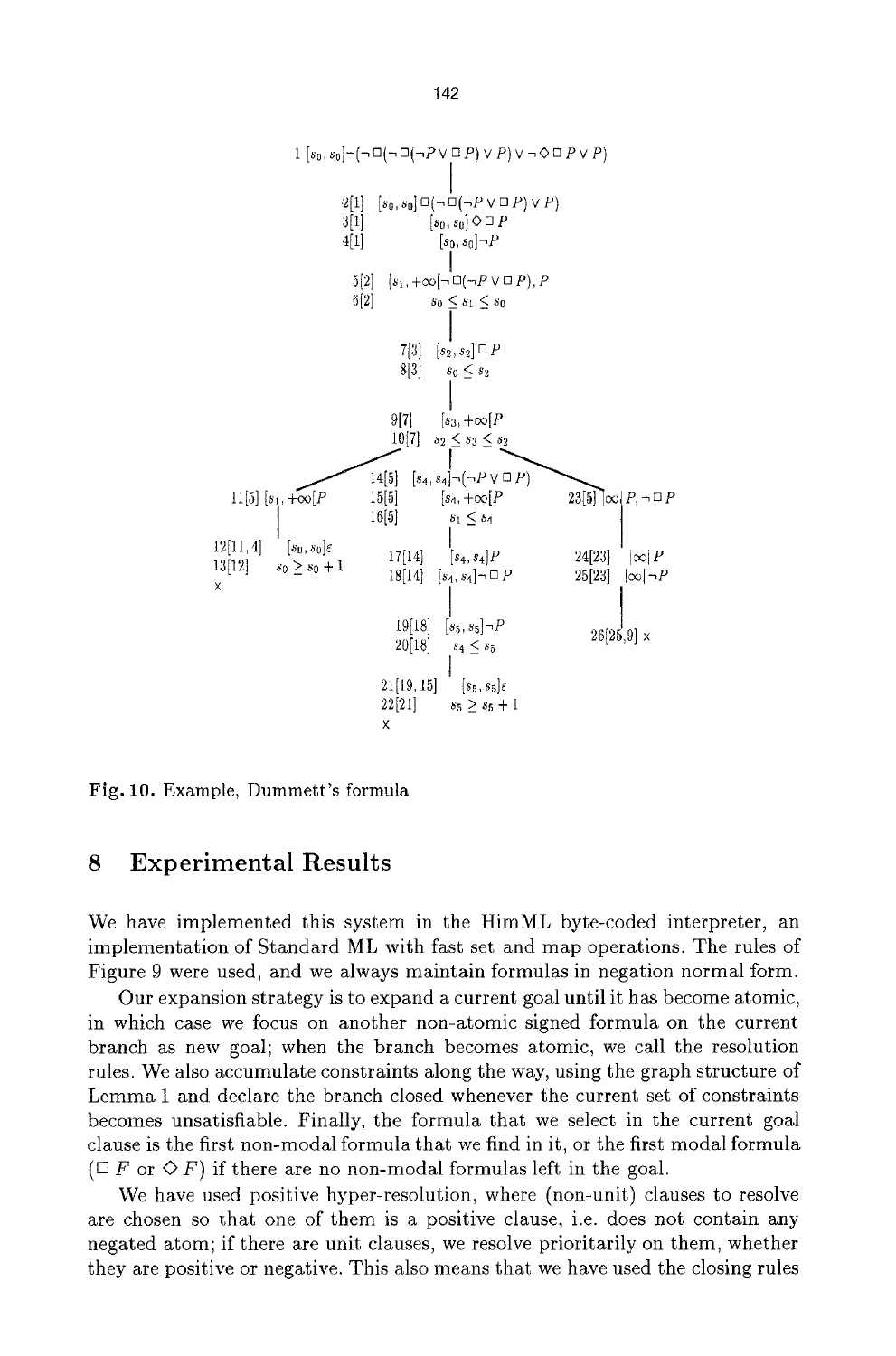of Figure 7 instead of Figure 4. No subsumption test has been used, except that no duplicate clause is ever added to the clause set.

We tested 46 formulas, 22 of which are valid in linear-TIME temporal logic, the results for the less trivial formulas ar shown in Figure 11, where the valid formulas are checked with a  $\sqrt{\text{sign}}$ . Measurement errors are around 0.017 s., disregarding garbage collections. Tests were conducted under the HimML toplevel running on a diskless Sun 4 workstation under SunOS 4.1.2, with 16Mb core memory. The maximum process size was 2096 Kb, and garbage collection took 9.3% of the time. Total running time was 1.47 s.

The timings are good, and no combinatorial explosion occurs. But, for the most part, the benchmark formulas are not that big. As a measure of complexity of a formula we use the number of ist modal sub-formulas. We are still far from real-life specifications, even from realistic toy problems [MP91]. For now, all that we can say is that the ideas presented here seem to be a good start.

|                | Name Statement                                                                                                 | DAG size size time $(s)$ |    |       |              |
|----------------|----------------------------------------------------------------------------------------------------------------|--------------------------|----|-------|--------------|
| M3             | $\Box(\Diamond p) \land \Box(\Diamond q) \rightarrow \Diamond(p \land q)$                                      | 11                       | 13 | 0.033 |              |
| lin1           | $(\Diamond p \land \Diamond q) \rightarrow (\Diamond (p \land \Diamond q) \lor \Diamond (q \land \Diamond p))$ | 12                       | 18 | 0.067 |              |
| Dum            | $\Box(\Box(p \to \Box p) \to p) \to (\Diamond(\Box p) \to p)$                                                  | 13                       | 18 | 0.050 | $\sqrt{}$    |
|                | Dum4 $\Box(\Box(p \to \Box p) \to p) \to (\Diamond(\Box p) \to p \lor \Box p)$                                 | 14                       | 21 | 0.050 |              |
| 4M             | $\Box p \land \Diamond q \rightarrow \Diamond (\Box p \land q)$                                                | 9                        | 12 | 0.017 |              |
| 5M             | $\Diamond p \land \Diamond q \rightarrow \Diamond(\Diamond p \land q)$                                         | 9                        | 12 | 0.033 |              |
| BM             | $p \wedge \Diamond q \rightarrow \Diamond(\Diamond p \wedge q)$                                                | 9                        | 11 | 0.033 |              |
| G0             | $\Diamond (p \land \Box q) \rightarrow \Box (p \lor \Diamond q)$                                               | 10                       | 12 | 0.017 |              |
| H              | $\Box(p \vee q) \wedge \Box(\Box p \vee q) \wedge \Box(p \vee \Box q) \rightarrow \Box p \vee \Box q$          | 15                       | 23 | 0.083 |              |
| $ H+$          | $\Box(\Box p \lor q) \land \Box(p \lor \Box q) \rightarrow \Box p \lor \Box q$                                 | 12                       | 18 | 0.083 |              |
| L              | $\Box(p \land \Box p \rightarrow q) \lor \Box(q \land \Box q \rightarrow p)$                                   | 13                       | 17 | 0.033 | $\checkmark$ |
| $ L+$          | $\Box(\Box p \rightarrow q) \vee \Box(\Box q \rightarrow p)$                                                   | 11                       | 13 | 0.017 |              |
| $L++$          | $\Box(\Box p \rightarrow \Box q) \vee \Box(\Box q \rightarrow \Box p)$                                         | 11                       | 15 | 0.033 |              |
| Pt             | $\Box(p \vee \Diamond p) \rightarrow \Diamond(p \wedge \Box p)$                                                | 9                        | 12 | 0.033 |              |
| İZ.            | $\Box(\Box p \rightarrow p) \rightarrow (\Diamond(\Box p) \rightarrow \Box p)$                                 | 10                       | 15 | 0.033 |              |
| $ {\rm Grz}5$  | $\Box(\Box(p \to \Box q) \to \Box q) \land \Box(\Box(\neg p \to \Box q) \to \Box q) \to \Box q 18$             |                          | 28 | 0.033 |              |
| F              | $(\Diamond(\Box p)\rightarrow q)\vee \Box(\Box q\rightarrow p)$                                                | 11                       | 13 | 0.033 |              |
| ΙP             | $\Diamond(\Box(\Diamond p)) \rightarrow p \rightarrow \Box p$                                                  | Ι9                       | 11 | 0.033 |              |
| Zem            | $\Box(\Diamond(\Box p)) \rightarrow p \rightarrow \Box p$                                                      | 18                       | 11 | 0.017 |              |
| K2]            | $\Box(p \vee q) \rightarrow \Box p \vee \Box q$                                                                | 19                       | 11 | 0.033 |              |
| K3             | $\Diamond(\Box(\Diamond p))\leftrightarrow \Box(\Diamond p)$                                                   | 9                        | 19 | 0.033 |              |
| K4             | $\square(\lozenge(\square p)) \leftrightarrow \lozenge(\square p)$                                             | 9                        | 19 | 0.017 |              |
| K <sub>5</sub> | $\Box(\Diamond (p \vee q)) \leftrightarrow \Box(\Diamond p) \vee \Box(\Diamond q)$                             | 15                       | 29 | 0.050 |              |

Fig. 11. Experimental Results

# **9 Conclusion**

We have presented a tableau calculus for the linear-TIME temporal logic *LTLo*  and shown its viability in a first implementation. A next step could be:.